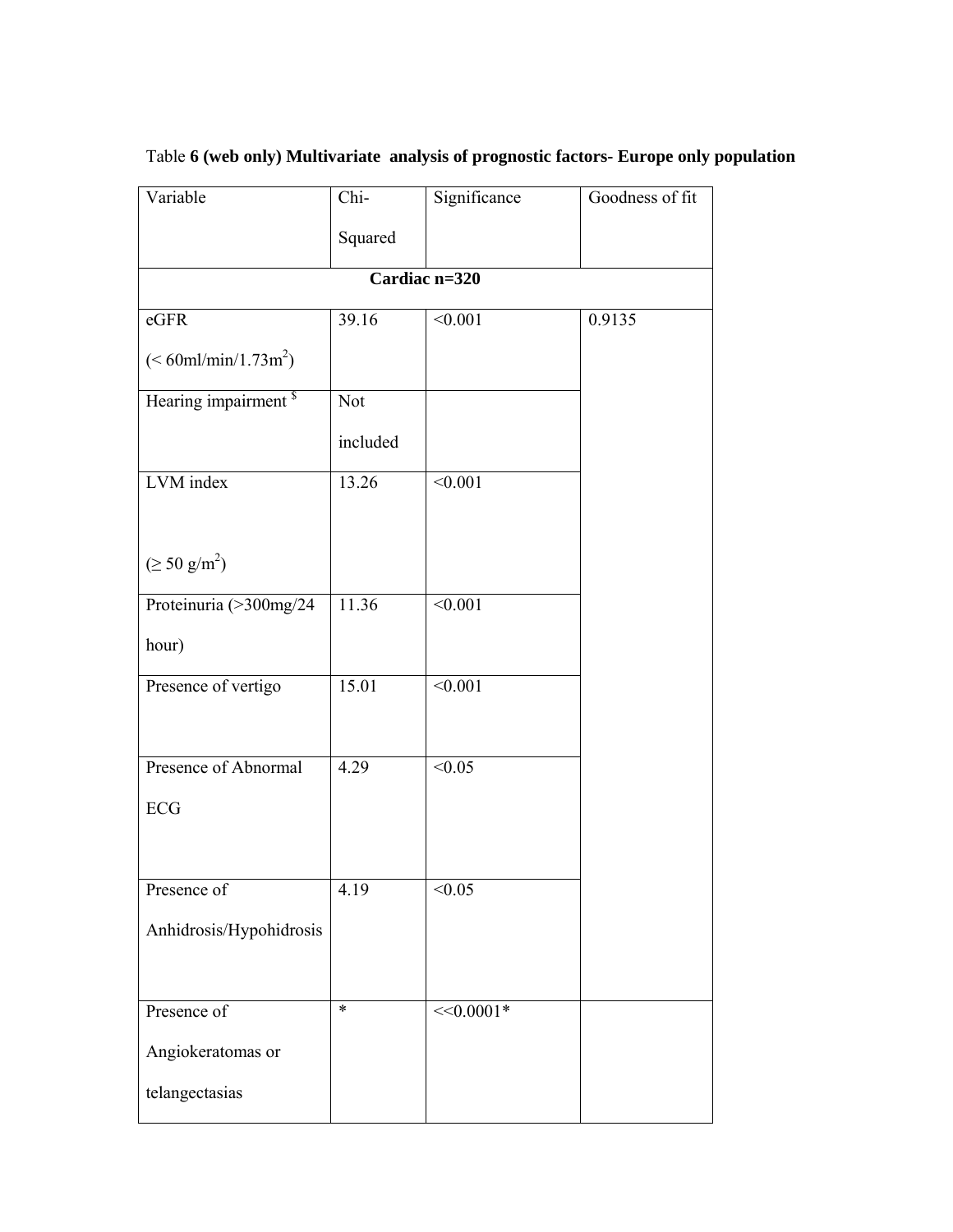|                                          |          | Renal $n=179$        |        |  |  |  |  |
|------------------------------------------|----------|----------------------|--------|--|--|--|--|
| eGFR                                     | 52.13    | $\sqrt{0.001}$       | 0.9250 |  |  |  |  |
| $(< 60 \text{ ml/min}/1.73 \text{ m}^2)$ |          |                      |        |  |  |  |  |
| Male Gender                              | 18.99    | $\sqrt{0.001}$       |        |  |  |  |  |
| Proteinuria (>300mg/24                   | 4.75     | < 0.05               |        |  |  |  |  |
| hours)                                   |          |                      |        |  |  |  |  |
| Presence of                              |          | All patients had yes |        |  |  |  |  |
| Angiokeratomas or                        |          | on this variable     |        |  |  |  |  |
| telangiectasias                          |          |                      |        |  |  |  |  |
| Neuro $n=320$                            |          |                      |        |  |  |  |  |
| Hearing impairment <sup>\$</sup>         | 12.18    | < 0.001              | 0.3388 |  |  |  |  |
|                                          |          |                      |        |  |  |  |  |
| $\operatorname{\sf eGFR}$                | 16.18    | < 0.001              |        |  |  |  |  |
| $(< 60 \text{ ml/min}/1.73 \text{ m}^2)$ |          |                      |        |  |  |  |  |
| Presence of Vertigo                      | Not      |                      |        |  |  |  |  |
|                                          | included |                      |        |  |  |  |  |
| Presence of Anhidrosis/<br>Hypohidrosis  | 6.90     | < 0.01               |        |  |  |  |  |
|                                          |          | Death n=320          |        |  |  |  |  |
| eGFR                                     | 17.05    | < 0.001              | 0.5178 |  |  |  |  |
| $(< 60 \text{ ml/min}/1.73 \text{ m}^2)$ |          |                      |        |  |  |  |  |
| Presence of Abnormal                     | 7.65     | < 0.05               |        |  |  |  |  |
| ECG                                      |          |                      |        |  |  |  |  |
|                                          |          |                      |        |  |  |  |  |
|                                          |          |                      |        |  |  |  |  |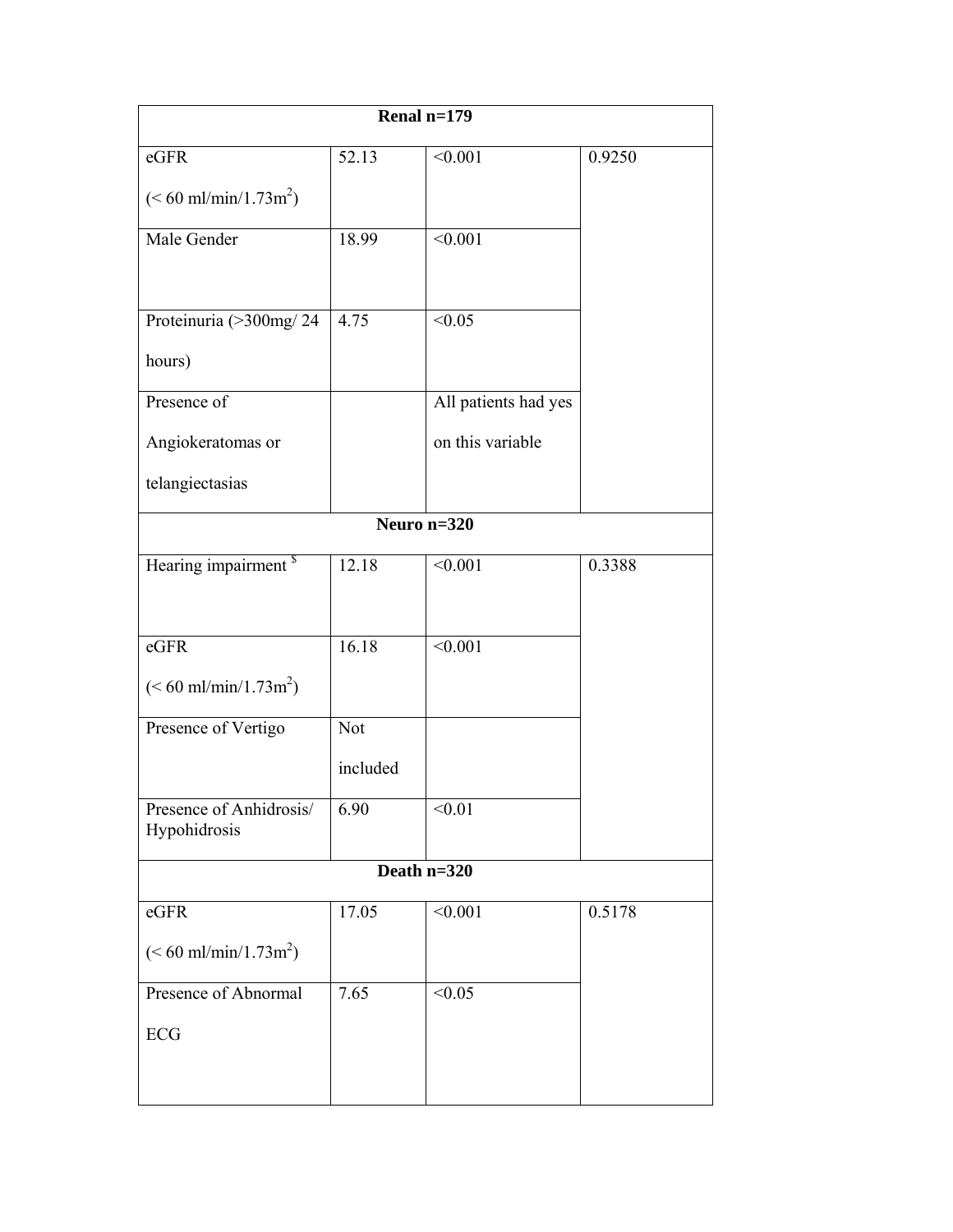| Composite n=320                         |            |         | 0.3048 |
|-----------------------------------------|------------|---------|--------|
| eGFR                                    | 74.51      | < 0.001 |        |
| $(< 60, \text{ml/min}/1.73 \text{m}^2)$ |            |         |        |
| Hearing impairment <sup>s</sup>         | 30.85      | < 0.001 |        |
|                                         |            |         |        |
| Microalbuminuria                        | 5.67       | < 0.01  |        |
|                                         |            |         |        |
| LVM index                               | 7.26       | < 0.01  |        |
|                                         |            |         |        |
| $(\geq 50 \text{ g/m}^2)$               |            |         |        |
| Presence of anhidrosis/                 | <b>Not</b> |         |        |
| hypohidrosis<br>(Y/N)                   | included   |         |        |
| Proteinuria                             | 13.31      | < 0.001 |        |
| * $($ >300mg/24hour)                    |            |         |        |
|                                         |            |         |        |
|                                         |            |         |        |

## \* Added

 $$$  Hearing impairment is average pure tune audiometric thresholds at 0.5, 1 & 2 kHz in one or

both ears > 25 dB ISO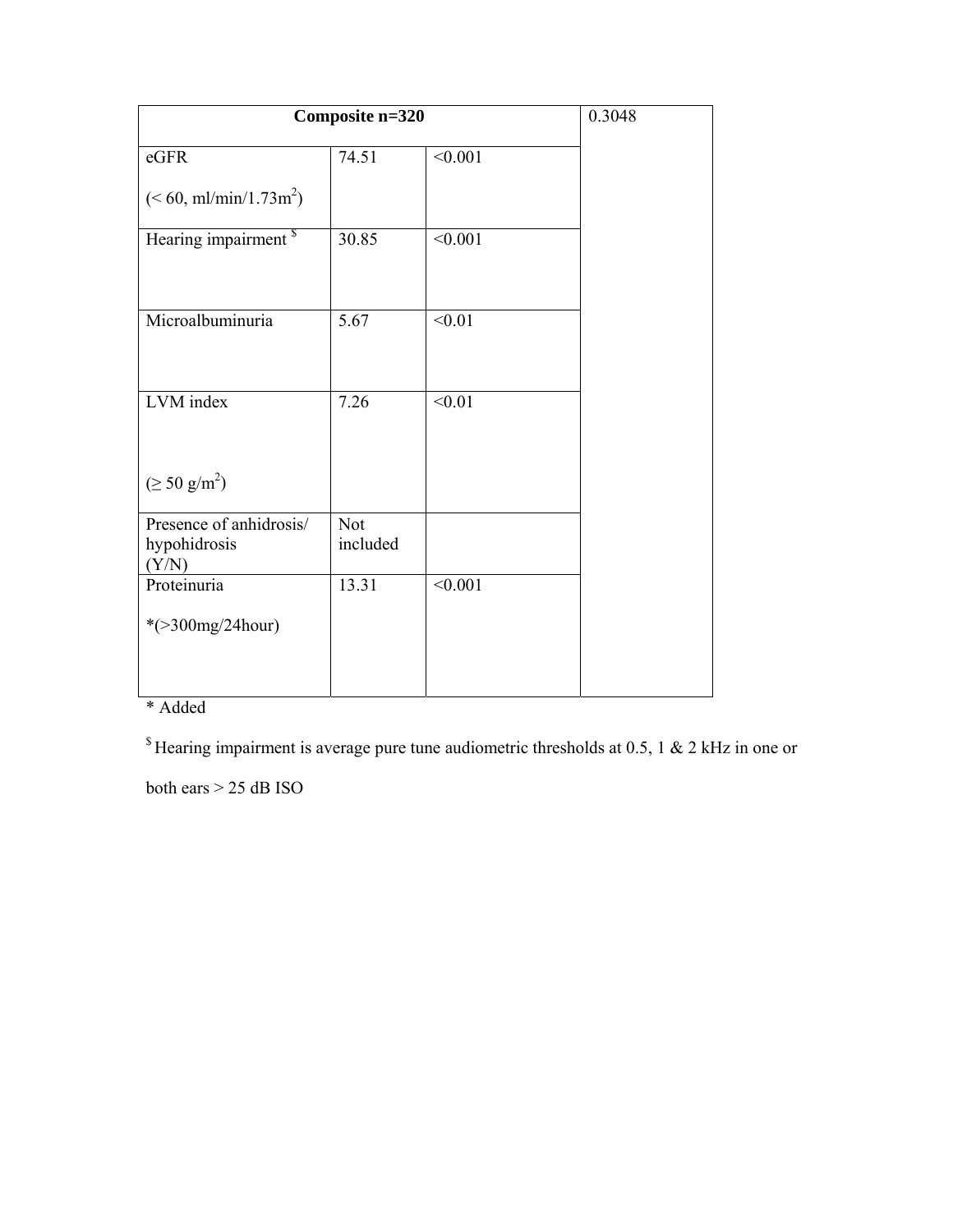**Figure 3 (web only)** 

## **Kaplan-Meier Analysis of Predictive Scores - Europe only population**

- **(a) Cardiac score**
- **(b) Renal score**
- **(c) Neurological**
- **(d) Composite**

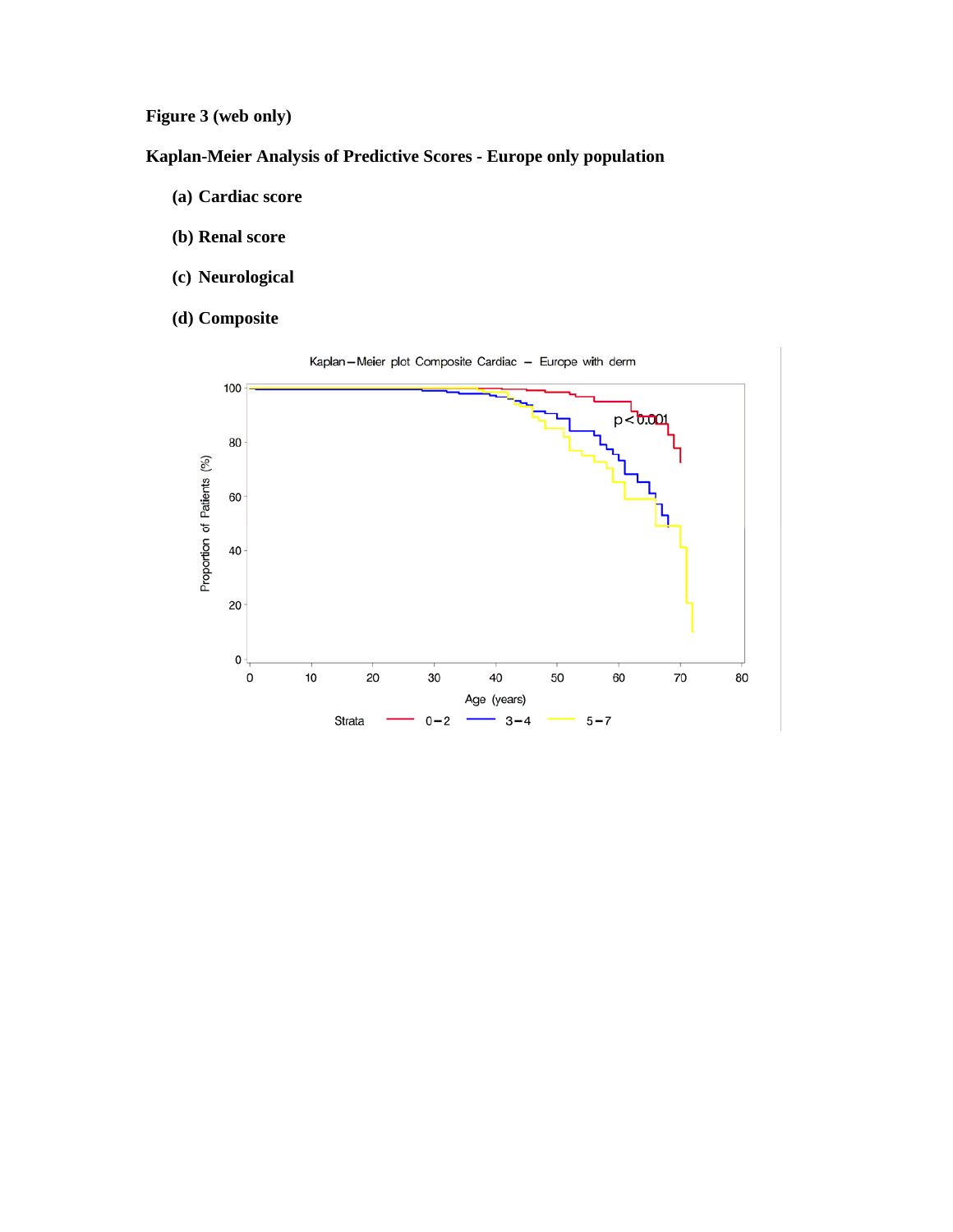

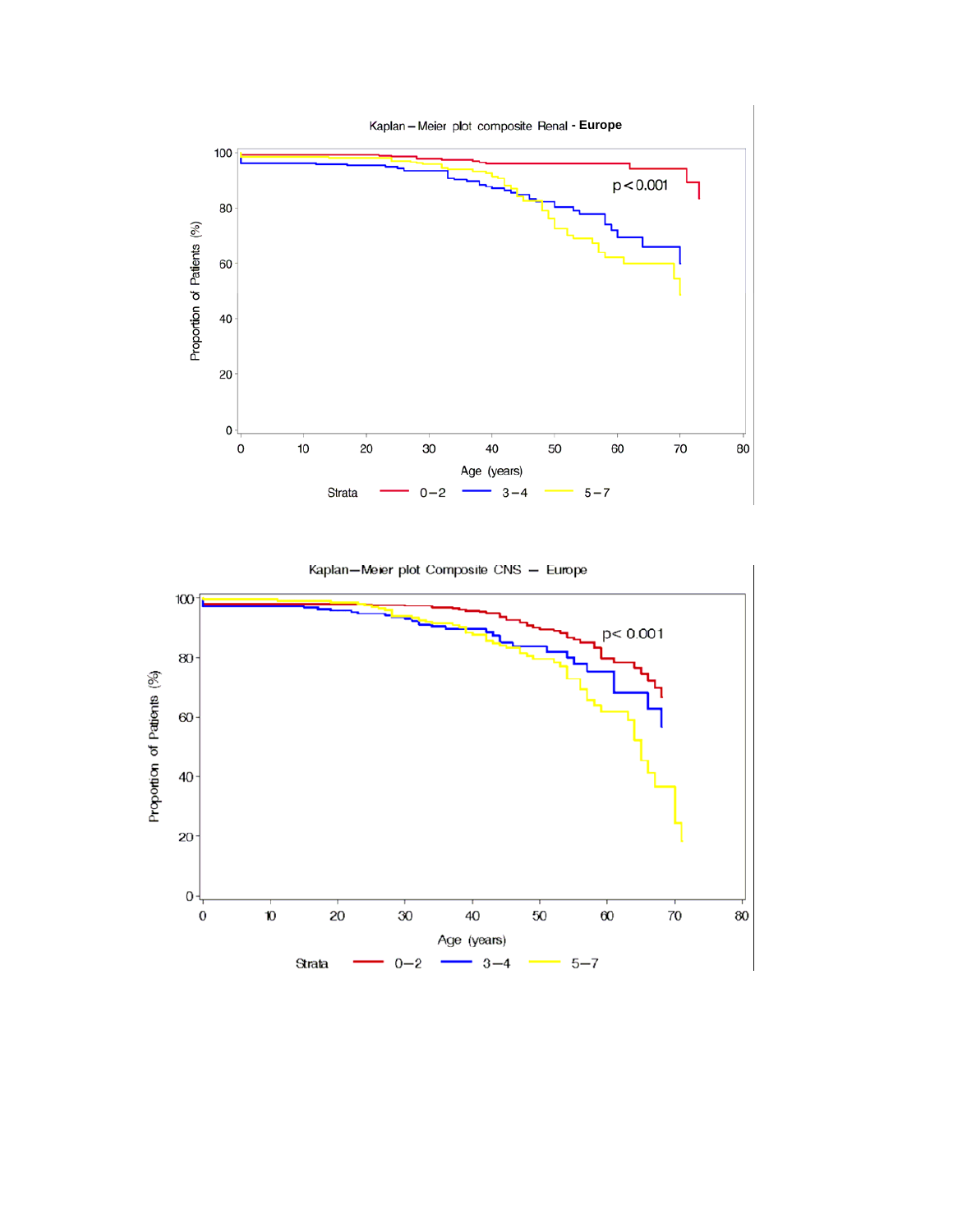

**Figure 4 (web only) Kaplan-Meier Analysis of Predictive Scores- Randomly selected population** 

- **(a) Cardiac score**
- **(b) Renal score**
- **(c) Neurological**
- **(d) Composite**